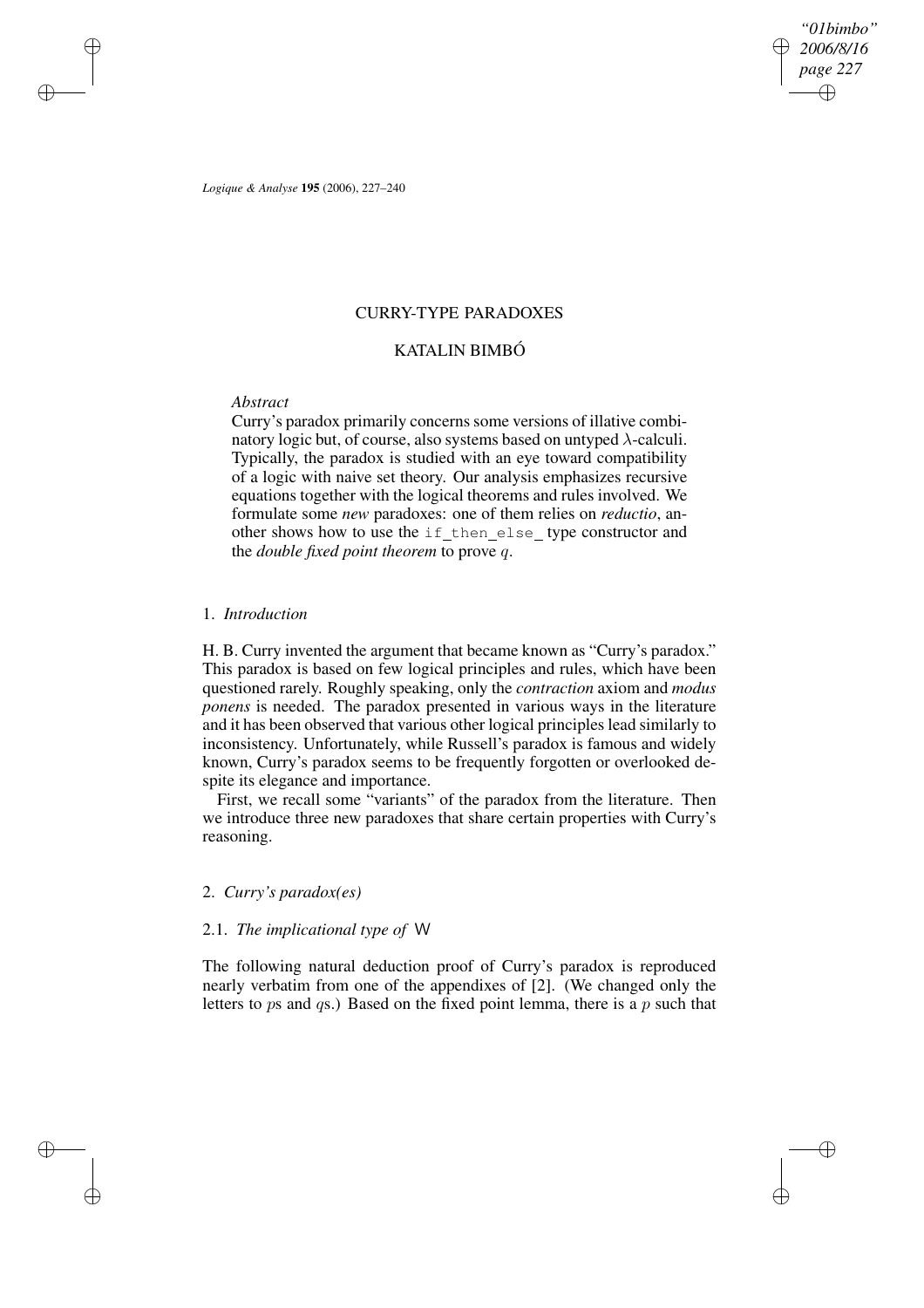✐

✐

#### 228 KATALIN BIMBÓ

 $p = p \rightarrow q$ . This equality is used twice in the derivation, in the first and in the last but one step. $<sup>1</sup>$ </sup>

*Proof 1*:

$$
\frac{[p]^1 \qquad p \to q}{q \qquad 1}
$$
\n
$$
\frac{q}{p \to q \qquad 1}
$$
\n
$$
\frac{p \to q}{p \qquad p \to q}
$$
\n
$$
q
$$

A more transparent presentation of — essentially — the same proof is proof 2 in a Fitch-style natural deduction system.

#### *Proof 2*:

|        | 1. $p$ [assumption]                                                                        |
|--------|--------------------------------------------------------------------------------------------|
|        |                                                                                            |
|        | 2. $p \rightarrow q$ [replacement according to $p = p \rightarrow q$ ]<br>3. $q$ [MP 1, 2] |
|        | 4. $p \to q$ [ $\to$ [1], 3]                                                               |
| 5. $p$ | [replacement according to $p = p \rightarrow q$ ]                                          |
| 6. $q$ | [MP 4, 5]                                                                                  |

The Fitch-style system shows clearly which formulas depend on the assumptions; in particular, 3 doubly depends on 1, which is an analogue of contraction. However, the natural deduction systems hide the fact that the simple type of the identity combinator is used too.

The connection between the implicational fragment of intuitionistic logic  $(H_{\rightarrow})$  and simple typed combinatory logic (or the  $\lambda$ K-calculus) is wellknown. (Perhaps, intuitionistic beliefs are the reason why the proof steps are not scrutinized in [2].) There is a connection between the implicational fragment of relevance logic  $(R_{\rightarrow})$  and simple typed combinatory logic with base  $\{B, W, C, I\}$  (or the  $\lambda$ I-calculus) that is similar to the  $H_{\rightarrow}$ – $\lambda$ K relationship. Relevance logics were motivated by the aim of avoiding the so-called paradoxes of material implication including  $p \wedge \sim p \rightarrow q$ . Thus, it is not surprising that [9] considers Curry's paradox, which cannot be avoided by substituting  $R_{\rightarrow}$  for  $H_{\rightarrow}$ , and then introduces a new conjunction–implication paradox, that is closely related to Curry's. (We recall these two arguments as proofs 3 and 6.) The impetus of [9] is an investigation of the possibility of

<sup>1</sup> The astute reader might detect a slight incoherence in proof 1 between steps 2 and 4.

✐

✐

✐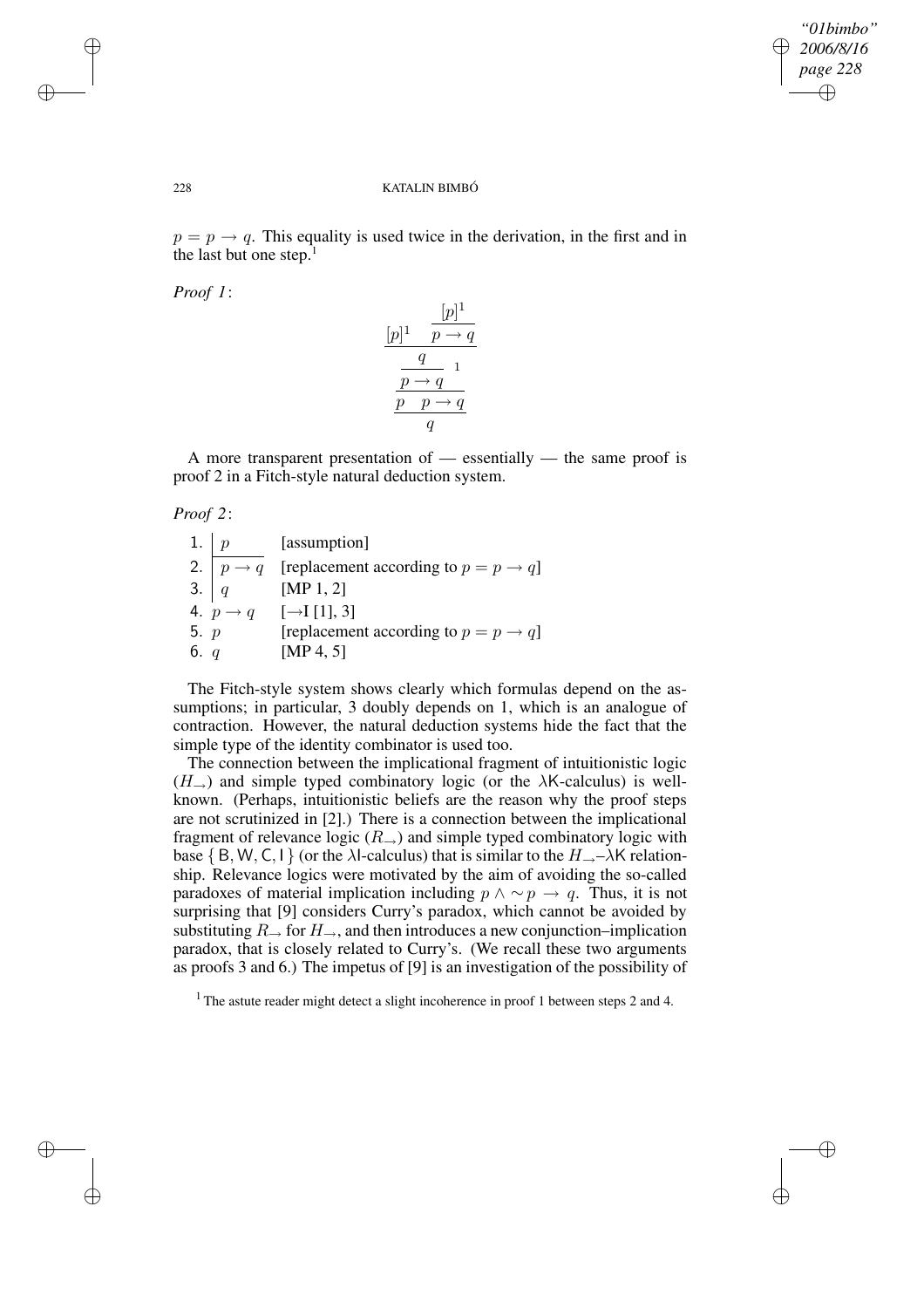naive set theory via limiting the logical system, hence, the proofs are phrased appealing to unrestricted comprehension rather that the fixed point lemma.

#### *Proof 3*:

✐

✐

✐

✐

|      | 1. $C =_{df} \{x : x \in x \rightarrow (x \in x \rightarrow q)\}\$                     | [comprehension]           |
|------|----------------------------------------------------------------------------------------|---------------------------|
|      | 2. $(p \rightarrow (p \rightarrow q)) \rightarrow (p \rightarrow q)$                   | [type of W, (axiom)]      |
|      | 3. $C \in C \leftrightarrow (C \in C \rightarrow (C \in C \rightarrow q))$             | [1, set membership]       |
|      | 4. $(C \in C \rightarrow (C \in C \rightarrow q)) \rightarrow (C \in C \rightarrow q)$ | [instance of 2]           |
|      | 5. $C \in C \rightarrow (C \in C \rightarrow q)$                                       | [replacement in 4 acc. 3] |
|      | 6. $C \in C$                                                                           | [replacement in 5 acc. 3] |
|      | 7. $C \in C \rightarrow q$                                                             | [MP $6, 5$ ]              |
| 8. q |                                                                                        | [MP $6, 7$ ]              |

Note that the annotation is not unique, in the sense that other justifications could be given for some of the steps assuming classical, intuitionistic or relevance logic. For instance, 5 may be obtained from 3 and 4 by transitivity of implication. Similarly, instead of replacement modus ponens could yield 6 from 3 and 5. (Of course, the change of the annotation on line 5 would add a principle to those that have been used in the proof.)

The proof's import is that given unrestricted comprehension, contraction, replacement and modus ponens the system becomes *inconsistent*. (Inconsistency, in the absence of negation, of course, means that any formula is provable, and we do not change the meaning of the term when negation is included.) Perhaps, it is useful to emphasize that just as comprehension is unrestricted, the set of theorems is supposed to be closed under substitution, that justifies the insertion of 4 into the proof. Substitution is a fundamental and desirable logical property and hardly avoidable at all.

[11] investigates which implicational formulas (like the type of W) lead to triviality in the context of naïve comprehension. Since in [11] the only connective is  $\rightarrow$ , our results in section 3 are complementary to the proofs of triviality in [11].

We recast proof 3 in an *extended untyped* λ*-calculus*, which also includes some constants, notably, K and Y. <sup>2</sup> K stands for *truth* and Y is the *fixed point combinator*. This proof quite closely resembles the one in [10], in particular, notationally.<sup>3</sup>

<sup>2</sup> In general, constants and  $\lambda$ -terms are not quite the same, but the differences do not enter into the present considerations, therefore, we use combinators as constants without further ado.

 $3$  We preserve the dual parenthesis notation of [10] that is very similar to the prefix notation in logic. While the latter allows complete freedom from parentheses, in the  $\lambda$ calculus the grouping has to be indicated explicitly, because variables have no declared arity.  $(M, N, P, Q, \ldots)$  range over terms, as usual.)

*"01bimbo" 2006/8/16 page 229*

✐

✐

✐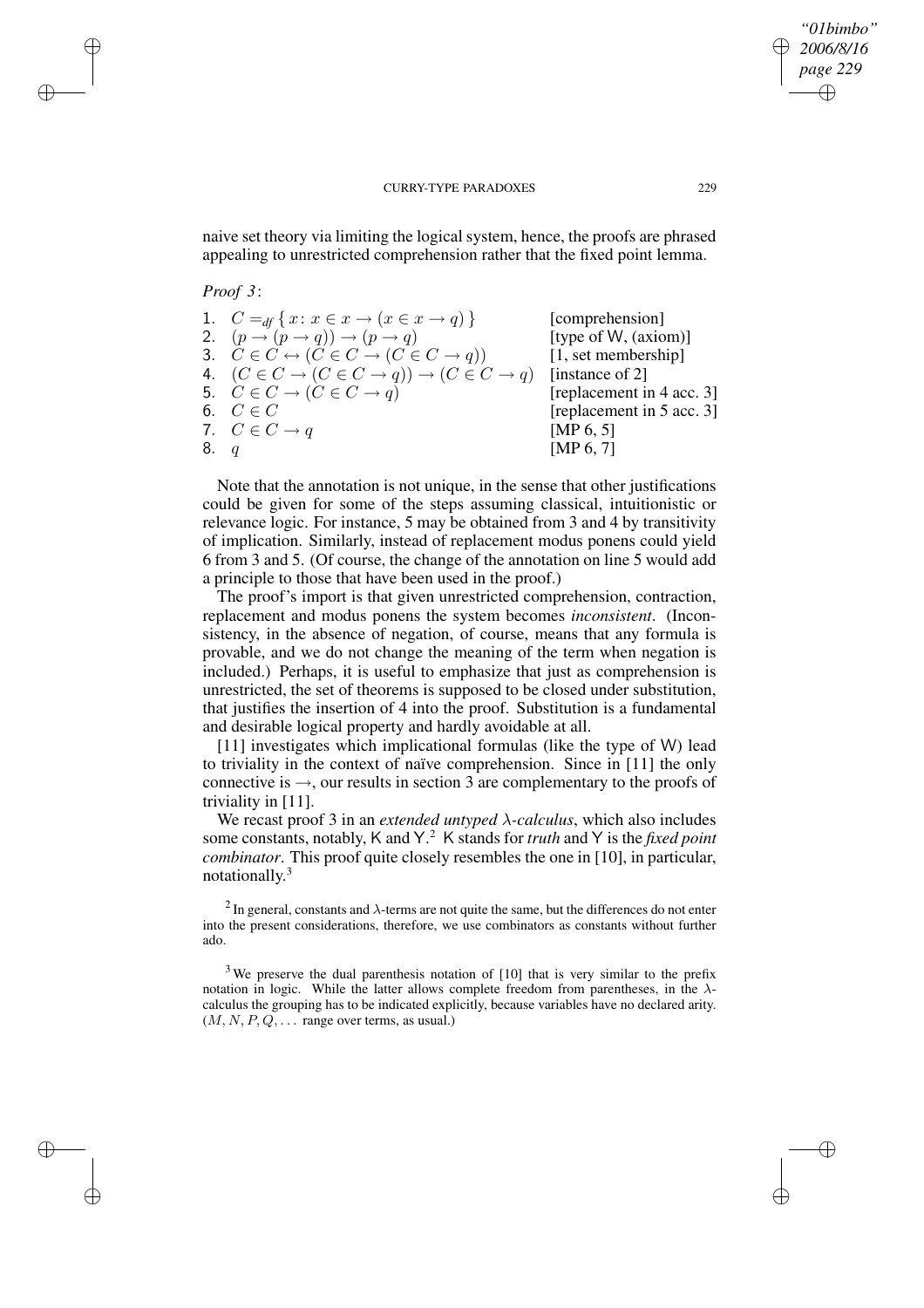✐

✐

230 KATALIN BIMBÓ

*Proof 4*:

| 1. $C =_{df} \lambda x. ((\rightarrow) x)((\rightarrow) x)Q$                                    | [abbreviation]         |
|-------------------------------------------------------------------------------------------------|------------------------|
| 2. $((\rightarrow)((\rightarrow)(\rightarrow)P)((\rightarrow)P)Q)((\rightarrow)P)Q =_{\beta} K$ | [type of W]            |
| 3. $(Y)C =_{\beta} (C)(Y)C$                                                                     | $[Y$ 's axiom]         |
| 4. $(C)(Y)C =_{\beta} ((\rightarrow)(Y)C)((\rightarrow)(Y)C)Q$                                  | [1, by $\beta$ -conv.] |
| 5. $(Y)C =_{\beta} ((\rightarrow)(Y)C)((\rightarrow)(Y)C)Q$                                     | [replacement 3, 4]     |
| 6. $((\rightarrow)((\rightarrow)(Y)C)((\rightarrow)(Y)C)Q)$                                     |                        |
| $((\rightarrow)(Y)C)Q =_{\beta} K$                                                              | [instance of 2]        |
| 7. $(Y)C =_{\beta} ((\rightarrow)((\rightarrow)(Y)C)((\rightarrow)(Y)C)Q)$                      |                        |
| $((\rightarrow)(Y)C)Q$                                                                          | [replacement 5, 5]     |
| 8. $(Y)C = \beta K$                                                                             | [replacement 6, 7]     |
| 9. $((\rightarrow)(Y)C)((\rightarrow)(Y)C)Q =_{\beta} K$                                        | [replacement 8, 5]     |
| 10. $((\rightarrow)(Y)C)Q =_{\beta} K$                                                          | [MP $8, 9$ ]           |
| 11. $Q =_{\beta} K$                                                                             | [MP 8, 10]             |
|                                                                                                 |                        |

The main moves of the proof are the same as in the previous case, with the slight difference that the emphasis is on equational reasoning. (In particular,  $=$ <sub>β</sub> does not imply that the conjoined terms are sentences.) The last line of the proof means that for any term  $Q$  one can prove that it is  $\beta$ -equal to truth, which is a way to state inconsistency in the  $\lambda$ K-calculus. A more obvious difference from the former proof is the explicit use of the fixed point combinator Y, which (roughly speaking) is an equivalent of the "self-application" of the set definition in proof 3.

The fixed point combinator *solves recursive equations* of the form  $f =$  $Nf$  (where f does not occur in N). The solution for f is  $(Y)N$ . Indeed,  $(Y)N = B(N)(Y)N$  — exactly, as in the concrete equality on line 3 above. One might wonder then what is the equation that is solved by  $(Y)C$ . The answer is, perhaps, shocking at the first sight, because the equation is

$$
P =_{\beta} (\lambda x. ((\rightarrow) x)((\rightarrow) x) Q) P.
$$

With some rewriting into logical notation this is the same as

$$
p \leftrightarrow p \to (p \to q).
$$

The (classical two-valued) truth table for the formula is Table 1 (p. 231).

The formula  $p \leftrightarrow p \rightarrow (p \rightarrow q)$  is true in exactly one of the four possible cases, and as the italic *1*s show, then q is true as well.

Of course, if instead of classical logic we assume intuitionistic logic, for instance, which is not finitely valued, then no simple truth table can be furnished for the formula; however, a possible worlds model can be given. Let us assume that  $w \vDash p \rightarrow (p \rightarrow (p \rightarrow q))$  and  $w \vDash (p \rightarrow (p \rightarrow q)) \rightarrow p$ .

✐

✐

✐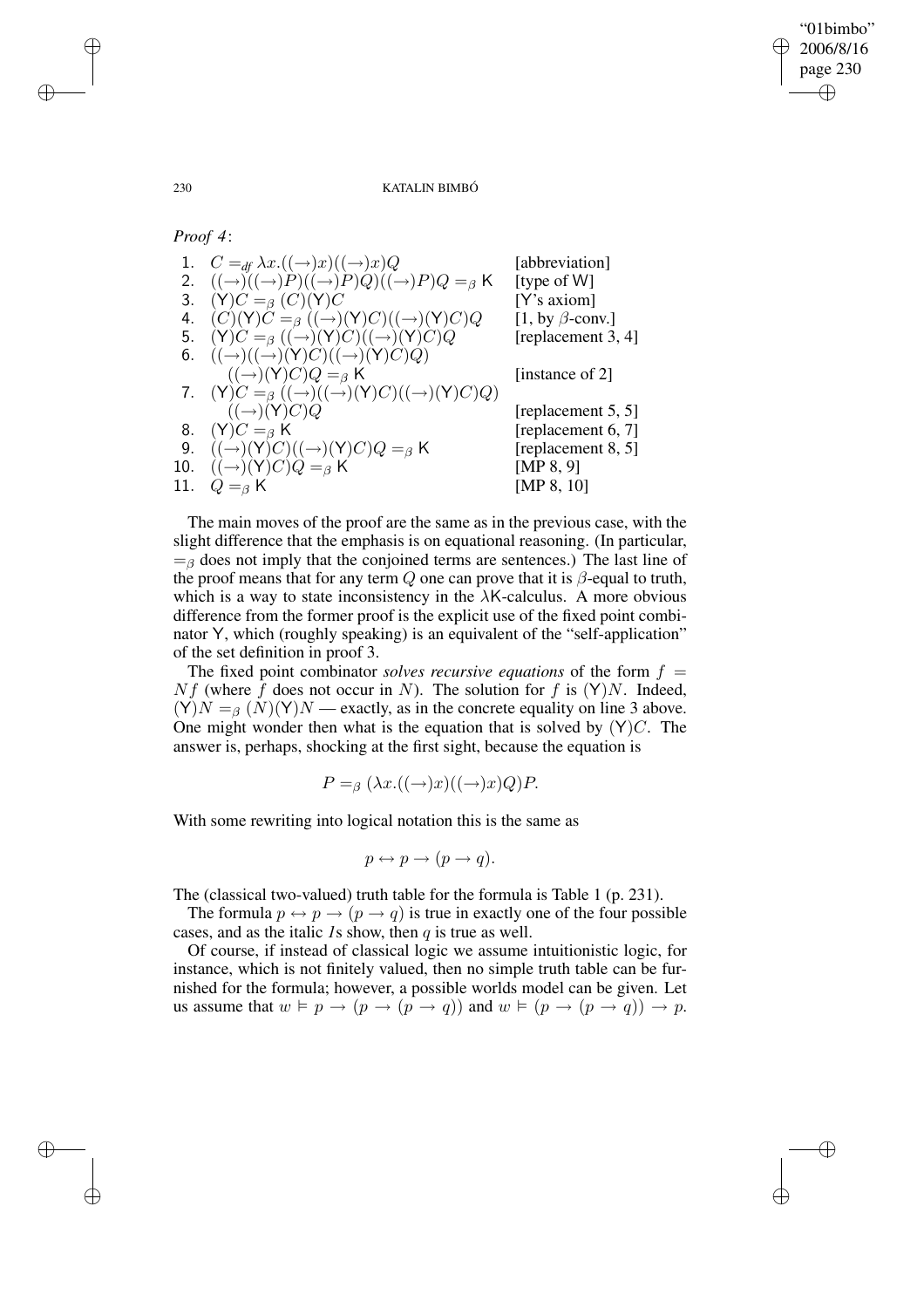| p              |                                                                                                                      |          | $q \parallel p \leftrightarrow p \rightarrow (p \rightarrow q)$ |
|----------------|----------------------------------------------------------------------------------------------------------------------|----------|-----------------------------------------------------------------|
| $\overline{1}$ |                                                                                                                      |          |                                                                 |
|                | $\begin{bmatrix} 1 & 1 \\ 0 & 1 \\ 1 & 0 \\ 0 & 0 \end{bmatrix} \begin{bmatrix} 1 \\ 0 \\ 1 \\ 0 \\ 0 \end{bmatrix}$ |          |                                                                 |
|                |                                                                                                                      |          |                                                                 |
|                |                                                                                                                      | $\Omega$ |                                                                 |

Table 1. Truth table for  $p \leftrightarrow (p \rightarrow (p \rightarrow q))$ 

Using the reflexivity of the accessibility relation repeatedly, we get the successive conditions below.

$$
w \vDash p \rightarrow (p \rightarrow (p \rightarrow q))
$$
  
\n
$$
\forall w' \geq w(w' \vDash p \rightarrow w' \vDash p \rightarrow (p \rightarrow q))
$$
  
\n
$$
w \vDash p \rightarrow w \vDash p \rightarrow (p \rightarrow q)
$$
  
\n
$$
\forall w' \geq w(w' \vDash p \rightarrow w' \vDash p \rightarrow q)
$$
  
\n
$$
w \vDash p \rightarrow w \vDash p \rightarrow q
$$
  
\n
$$
\forall w' \geq w(w' \vDash p \rightarrow w' \vDash q)
$$
  
\n
$$
w \vDash p \rightarrow w \vDash q
$$
  
\n
$$
w \vDash (p \rightarrow (p \rightarrow q)) \rightarrow q
$$
  
\n
$$
\forall w' \geq w(w' \vDash p \rightarrow (p \rightarrow q) \rightarrow w' \vDash p)
$$
  
\n
$$
\forall w' \geq w(w' \vDash p \rightarrow w' \vDash p \rightarrow q)
$$
  
\n
$$
\forall w' \geq w(w' \vDash p \rightarrow w' \vDash p \rightarrow q)
$$
  
\n
$$
\forall w' \geq w(w' \vDash p \rightarrow w' \vDash q)
$$
  
\n
$$
w \vDash p \rightarrow w \vDash q
$$

The models show that when both implications are true at  $w$ , then the truth of p at w implies the truth of  $p \rightarrow (p \rightarrow q)$  at w and vice versa, moreover, q is also true at w.

Before we include further type constructors we return to proofs 1 and 2, because the expression ' $p = p \rightarrow q$ ' differs from ' $p \leftrightarrow p \rightarrow (p \rightarrow q)$ ' by an extra antecedent. Indeed, Curry's original paradox depended on the theorem  $p \rightarrow p$  too. Curry later changed the formula in the definition that allowed him to drop the type of l. Proof 5 reconstructs 1 and 2 with set notation.

*Proof 5*:

✐

✐

✐

✐

| 1. $C_1 =_{df} \{x : x \in x \rightarrow q\}$                                    | [comprehension]     |
|----------------------------------------------------------------------------------|---------------------|
| 2. $(p \rightarrow (p \rightarrow q)) \rightarrow (p \rightarrow q)$             | [W's type, (axiom)] |
| 3. $C_1 \in C_1 \leftrightarrow (C_1 \in C_1 \rightarrow q)$ [1, set membership] |                     |

*2006/8/16 page 231* ✐ ✐

 $\bigoplus$ 

✐

*"01bimbo"*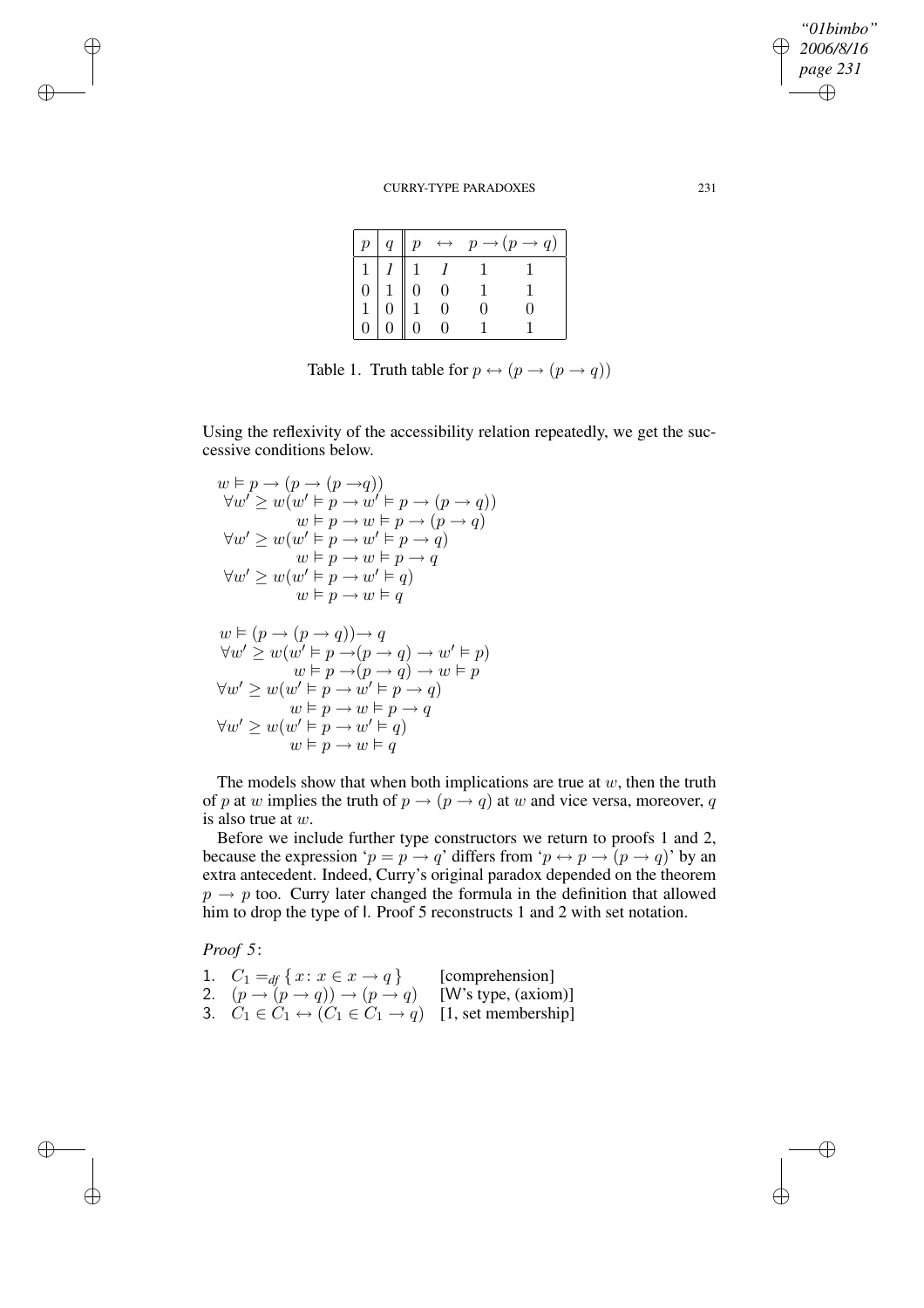*"01bimbo" 2006/8/16* ✐ *page 232* ✐

 $\bigoplus$ 

✐

232 KATALIN BIMBÓ

4. 
$$
(C_1 \in C_1 \rightarrow (C_1 \in C_1 \rightarrow q)) \rightarrow (C_1 \in C_1 \rightarrow q)
$$
 [instance of 2]  
\n5. 
$$
(C_1 \in C_1 \rightarrow C_1 \in C_1) \rightarrow (C_1 \in C_1 \rightarrow q)
$$
 [instance of 2]  
\n6. 
$$
p \rightarrow p
$$
 [replacement in 4 acc. 3]  
\n7. 
$$
C_1 \in C_1 \rightarrow C_1 \in C_1
$$
 [instance of 6]  
\n8. 
$$
C_1 \in C_1 \rightarrow q
$$
 [MP 5, 7]  
\n9. 
$$
C_1 \in C_1
$$
 [replacement in 8 acc. 3]  
\n10. 
$$
q
$$
 [MP 8, 9]

2.2. *Conjunction and fusion*

In the paper [9] it is shown that it is not necessary to appeal to the contraction axiom to collapse naive set theory. Instead idempotence of conjunction and a modus ponens axiom may be used. Proof 6 recalls this paradox.

*Proof 6*:

|         | 1. $M =_{df} \{x : x \in x \rightarrow q\}$                           | [comprehension]            |
|---------|-----------------------------------------------------------------------|----------------------------|
|         | 2. $((p \rightarrow q) \land p) \rightarrow q$                        | [modus ponens axiom]       |
|         | 3. $(p \wedge p) \leftrightarrow p$                                   | [idempotence of $\wedge$ ] |
|         | 4. $M \in M \leftrightarrow (M \in M \rightarrow q)$                  | [1, set membership]        |
|         | 5. $((M \in M \rightarrow q) \land M \in M) \rightarrow q$            | [instance of 2]            |
|         | 6. $(M \in M \wedge M \in M) \rightarrow q$                           | [replacement in 5 acc. 4]  |
|         | 7. $(M \in M \wedge M \in M) \leftrightarrow M \in M$ [instance of 3] |                            |
|         | 8. $M \in M \rightarrow q$                                            | [replacement in 6 acc. 7]  |
|         | 9. $M \in M$                                                          | [replacement in 8 acc. 4]  |
| 10. $q$ |                                                                       | [MP 9, 8]                  |
|         |                                                                       |                            |

Some of the annotations could be varied in this proof too. Notably, 3 could be weakened to  $p \rightarrow (p \land p)$  and then 8 could be obtained from 7 and 6 by transitivity of  $\rightarrow$ .

This paradox is not astonishing after the shift in the understanding of  $\wedge$  as a type from pairing to intersection. It is well-known that the combinator WI (or W∗) has no purely implicational type. Obtaining 5 from 4 (in proof 5) might be viewed as a fortunate modification to an instance of W that allows a detachment of a self-implication. Indeed, the modus ponens axiom (2 in proof 6) is an instance of the intersection type of  $W_*$ .

The proof in  $\lambda$ K-calculus notation is as follows.

*Proof 7*:

✐

✐

| 1. $M =_{df} \lambda x. ((\rightarrow) x) Q$                                    | [abbreviation] |
|---------------------------------------------------------------------------------|----------------|
| 2. $((\rightarrow)((\land)P)((\rightarrow)P)Q)Q = \beta K$ [modus ponens axiom] |                |

✐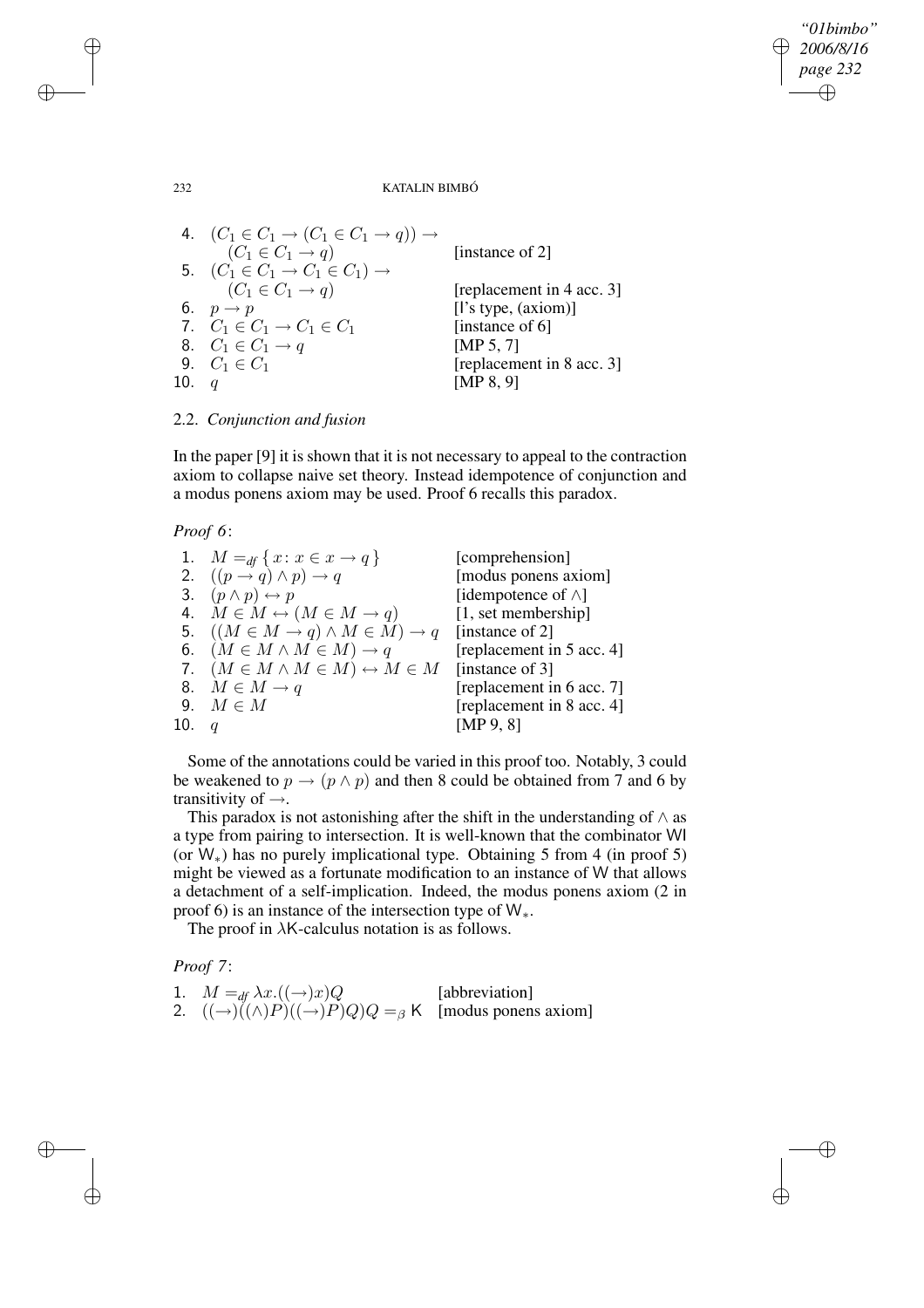3.  $((\leftrightarrow)((\land)P)P)P = \beta K$  [idempotence of  $\land$ ] 4.  $(\Upsilon)M =_{\beta} (M)(\Upsilon)M$  [Y's axiom]<br>
5.  $(M)(\Upsilon)M =_{\beta} ((\rightarrow)(\Upsilon)M)Q$  [from 1 by  $\beta$ -conv.] 5.  $(M)(Y)M =_{\beta} ((\rightarrow)(Y)M)Q$  [from 1 by  $\beta$ -conv.]<br>6.  $(Y)M =_{\beta} ((\rightarrow)(Y)M)Q$  [replacement in 4 acc. 5] 6. (Y) $M =_\beta ((\rightarrow) (Y)M)Q$ 7.  $((\rightarrow)((\land)(Y)M)((\rightarrow)(Y)M)Q)Q = \beta K$  [instance of 2] 8.  $((\leftrightarrow)((\land)(Y)M)(Y)M) =_{\beta} K$  [instance of 3] 9.  $((\rightarrow)((\land)(Y)M)(Y)M)Q = \beta K$  [replacement in 7 acc. 6]<br>0.  $((\rightarrow)(Y)M)Q = \beta K$  [ $\leftrightarrow$  replacement 9, 8] 10.  $((\rightarrow)(Y)M)Q = \beta K$ <br>11.  $(Y)M = \beta K$  $(Y)M = g K$  [replacement] in 10 acc. 6] 12.  $Q = B$  K [MP 11, 10]

In nonclassical logics sometimes an intensional conjunction  $\circ$  is included in the language, which is called *fusion*. The analogy between ∧ and ◦ goes beyond their "label," therefore, one might wonder if reasonable principles involving fusion may lead to inconsistency. Of course, the idea is that the intensional connectives — such as relevant implication and fusion — are stricter that their extensional cousins — such as the classical conditional ⊃ or conjunction. Thus, it could happen, perhaps, that intensional connectives naturally lack properties that allow the derivation of an arbitrary proposition together with unrestricted comprehension. (For instance,  $\circ$  is idempotent only in R-mingle, but not in some other well-known relevant logics as  $B, T$ ,  $E, R$  or  $L$ .) We recall a proof from [12], that shows a "weak" relevant logic to be incompatible with naive comprehension. We include into the proof the axioms and rules used, however, we omit listing separately their instances.

# *Proof 8*:

✐

✐

✐

✐

1. 
$$
N =_{df} \{x : (x \in x \circ x \in x) \rightarrow q\}
$$
 [comprehension]  
\n2.  $N \in N \leftrightarrow ((N \in N \circ N \in N) \rightarrow q)$  [1, set membership]  
\n3.  $p \rightarrow p$  [identity axiom]  
\n4.  $(p \leftrightarrow q) \rightarrow (p \rightarrow q)$  [ $\leftrightarrow$  simplification]  
\n5.  $((p \circ q) \rightarrow r) \leftrightarrow (p \rightarrow (q \rightarrow r))$  [residuation axiom]  
\n6.  $((p \rightarrow q) \land (q \rightarrow r)) \rightarrow (p \rightarrow r)$  [transition]

*"01bimbo" 2006/8/16 page 233*

✐

✐

✐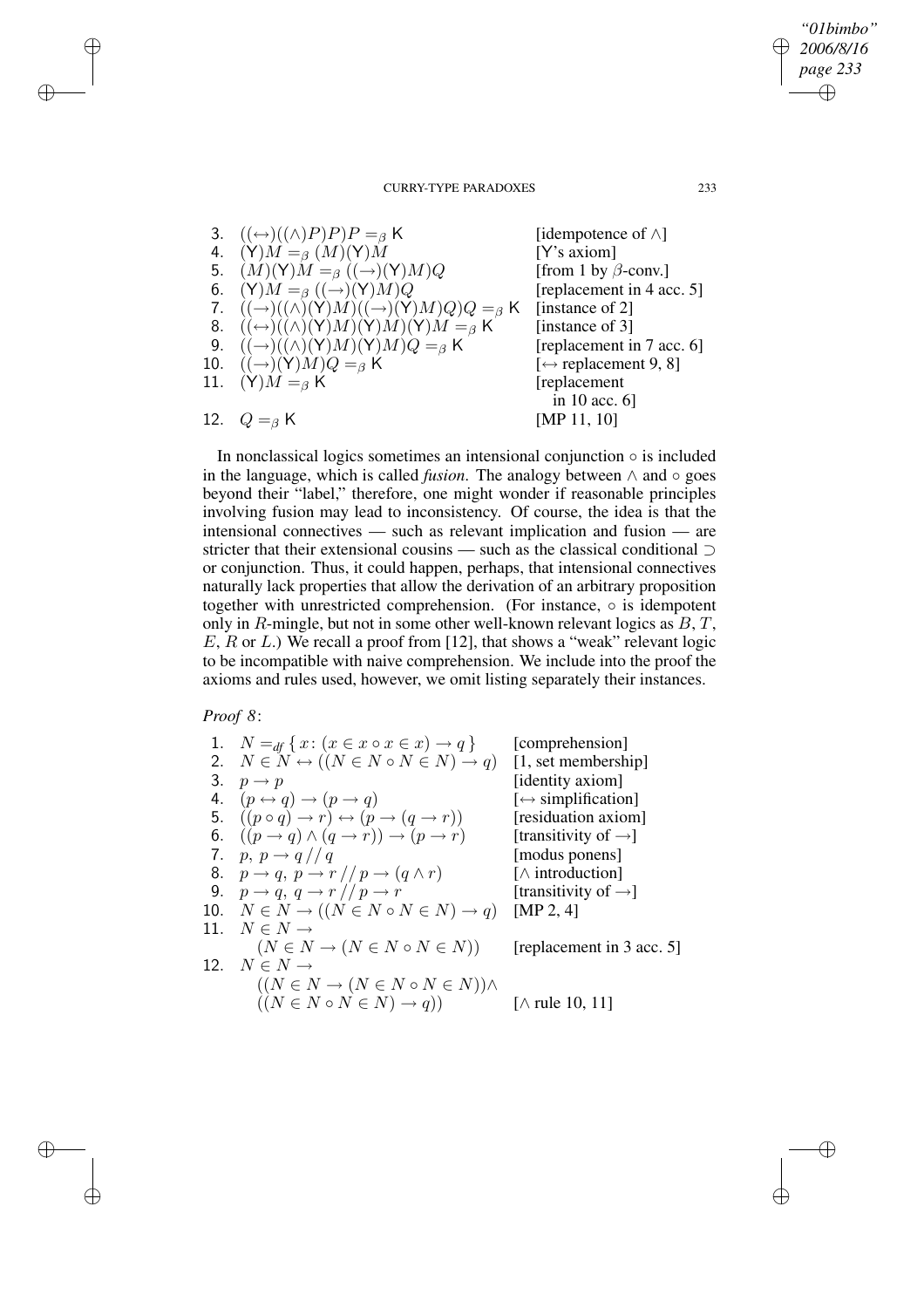✐

✐

#### 234 KATALIN BIMBÓ

13.  $N \in N \rightarrow (N \in N \rightarrow q)$  [transitivity 11, 6] 14.  $(N \in N \circ N \in N) \to q^{n}$  [MP 13, 5] 15.  $N \in N$  [replacement in 14 acc. 2] 16.  $N \in N \to q$  [MP 15, 13] 17.  $q$  [MP 15, 16]

# 3. *New Curry-type paradoxes*

## 3.1. *Reductio*

The beauty of Curry's paradox (see proofs 3 and 5) — we think — is that it uses one connective, one axiom and only two rules.<sup>4</sup> The other proofs (6 and 8) used further connectives or further — though undeniably plausible theorems and rules involving those connectives.

The paradox we now formulate uses one axiom and three rules; however, *negation* is added to the set of connectives.

### *Proof 9*:

|        | 1. $O =_{df} \{x : x \in x \to x \notin x\}$                     | [comprehension]           |
|--------|------------------------------------------------------------------|---------------------------|
|        | 2. $(\varphi \rightarrow \sim \varphi) \rightarrow \sim \varphi$ | [reductio axiom]          |
|        | 3. $O \in O \leftrightarrow (O \in O \rightarrow O \notin O)$    | [1, set membership]       |
|        | 4. $(O \in O \rightarrow O \notin O) \rightarrow O \notin O$     | [instance of 2]           |
|        | 5. $O \in O \rightarrow O \notin O$                              | [replacement in 4 acc. 3] |
|        | 6. $O \in O$                                                     | [replacement in 5 acc. 3] |
|        | 7. $O \notin O$                                                  | [MP 5, 6]                 |
|        | 8. $\varphi, \sim \varphi$ // $\psi$                             | [contradiction rule]      |
| 9. $q$ |                                                                  | [rule $8, 5, 6$ ]         |

First of all note that  $(p \to \sim p) \to \sim p$  is valid classically, intuitionistically, and it is also a theorem of  $T_{\sim}$  (the implication negation fragment of "ticket entailment"), and all of its extensions, which include such wellknown relevance logics as  $T$  itself,  $E$  (the logic of entailment), and  $R$  (the logic of relevant implication), but not L (linear logic). Of course, negation in classical, intuitionistic and relevance logics is three different sorts of negation — just as ' $\rightarrow$ ' is not the same connective. As a result 8 is a rule of classical and intuitionistic logics, but only an admissible rule of T, E and R.

Further logics that validate reductio include such 3-valued logics as Heyting's, Bochvar's external logic and Post's system (with one designated value). All these logics assign a designated value to  $(p \land \sim p) \rightarrow q$  as well.

<sup>4</sup> We do not count substitution and to emphasize this we use axiom schemes below.

✐

✐

✐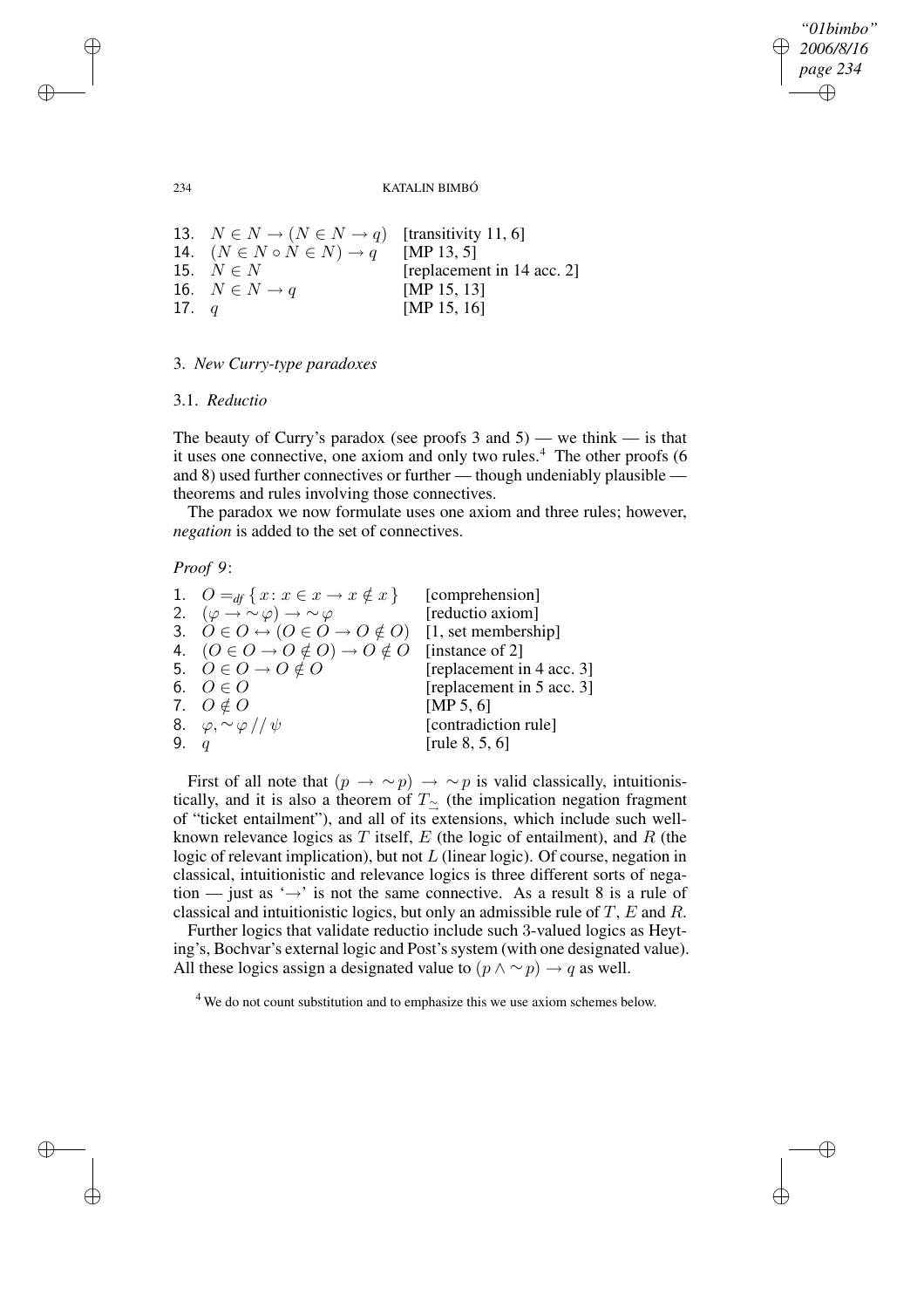The  $\lambda$ K-calculus version of the proof is as follows.

*Proof 10*:

✐

✐

✐

✐

| 1. $Q =_{df} \lambda x. ((\rightarrow) x)(\sim) x$               | [abbreviation]               |
|------------------------------------------------------------------|------------------------------|
| 2. $((\rightarrow) ((\rightarrow) (Y)O)(\sim) (Y)O)$             |                              |
| $({\sim})(Y)O =_{\beta} K$                                       | [instance of reductio axiom] |
| 3. (Y) $O =_{\beta} (O)(Y)O$                                     | [instance of Y's axiom]      |
| 4. $(O)(Y)O =_{\beta} ((\rightarrow)(Y)O)(\sim)(Y)O$             | [from 1 by $\beta$ -conv.]   |
| 5. $(Y)O =_{\beta} ((\rightarrow)(Y)O)(\sim)(Y)O$                | [replacement in 3 acc. 4]    |
| 6. $((\rightarrow)(Y)O)(\sim)(Y)O =_{\beta} K$                   | [replacement in 6 acc. 5]    |
| 7. $(Y)O = \beta K$                                              | [replacement in 6 acc. 5]    |
| 8. $\sim (Y)O = \beta K$                                         | [MP $8, 7$ ]                 |
| 9. $\Phi =_{\beta} K, \sim \Phi =_{\beta} K // \Psi =_{\beta} K$ | [contradiction rule]         |
| 10. $Q =_{\beta} K$                                              | [by 10 from $8, 9$ ]         |
|                                                                  |                              |

Curry called Y the "paradoxical combinator." The naming seems to us somewhat misleading, because Y leads to *no paradoxes* in pure combinatory logic (or  $\lambda$ K-calculus). A closed term — like  $O$  — could be more justly called so, although this illative term has to be combined with further quasiequations to yield a "paradox" or inconsistency.

Perhaps, it is interesting to note that in proofs 9 and 10 the formula  $p \leftrightarrow$  $(p \rightarrow \sim p)$  is what corresponds to the recursive equation  $f = (\lambda x. ((\rightarrow$ )x)(∼)x)f.  $p \leftrightarrow (p \rightarrow \sim p)$  is always false classically. Intuitionistically, if  $w \vDash p \leftrightarrow (p \rightarrow \sim p)$  then  $w \vDash p$  if and only if  $w \vDash p \rightarrow \sim p$  follows, however, no possible world satisfies the latter formula, and so  $w \models p \leftrightarrow$  $(p \rightarrow \sim p)$  implies  $w \not\models p$ .

Since the defining formula is similar to that of the Russell set, it is interesting to make a comparison with Russell's paradox.<sup>5</sup> By comprehension,  $R =_{df} \{x: x \notin x\}$ , and by instantiation  $R \in R \leftrightarrow R \notin R$ . In the  $\lambda$ notation,  $R =$ df  $\lambda x. (\sim)x$ , and the solution of  $f = (\lambda x. (\sim)x)f$  by the fixed point combinator is  $(Y)R$ , which  $\beta$ -equals to  $(\sim)(Y)R$ . Sometimes no rules or axioms are made explicit, rather it is simply assumed that  $p \leftrightarrow \sim p$  is a contradiction and leads to the provability of an arbitrary  $q$ . In other words, the derivation up to  $(Y)R =$ <sub>β</sub> (∼)(Y)R does not establish inconsistency, rather, it proves that a particular set is both an element of itself and not an element of itself.<sup>6</sup>

 $5$  Even more so, because as it is pointed out in [6], the natural translation of the Russell paradox (more precisely, of  $R \in R$ ) into map theory is  $(\lambda x.(\sim)(x)x)\lambda x.(\sim)(x)x$ .

 $6$  We intentionally do not use the term 'class' — which would be the appropriate term according to the NBG set theory — to emphasize the naive point of view. (Not that we think that that is the right one.)

"01bimbo" 2006/8/16 page 235

✐

✐

✐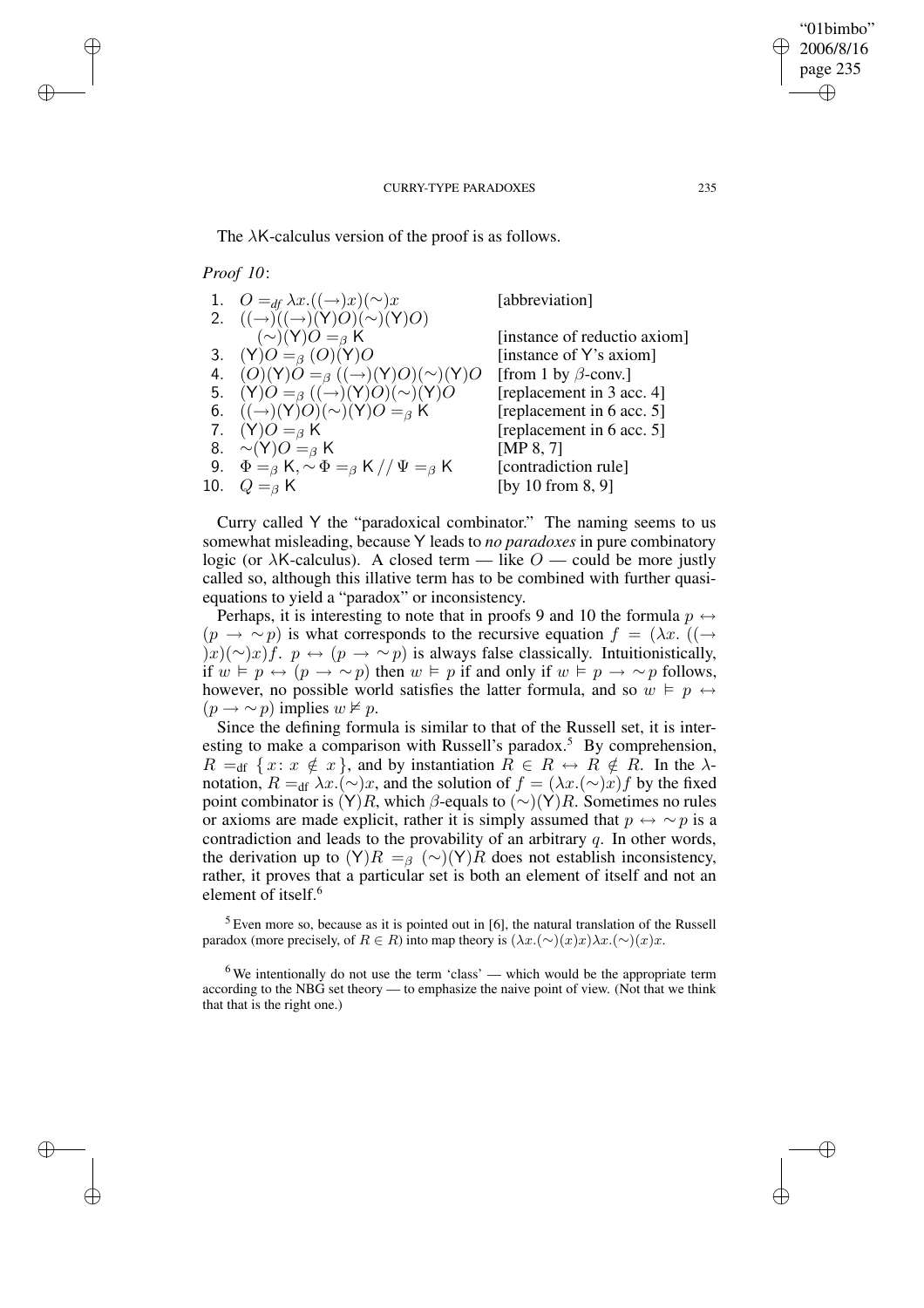*"01bimbo" 2006/8/16* ✐ *page 236* ✐

 $\bigoplus$ 

✐

#### 236 KATALIN BIMBÓ

### 3.2. *Peirce's law*

Now we show that using a variant of the reductio axiom and Peirce's law, together with naive comprehension, inconsistency results. The formulas and the proof contain only negation and implication and the rules of  $\leftrightarrow$  weakening to  $\rightarrow$ , modus ponens and replacement are used.

## *Proof 11*:

|            | 1. $E =_{df} \{x : (q \rightarrow \sim x \in x) \rightarrow \sim x \in x\}$         | [abbreviation]                       |
|------------|-------------------------------------------------------------------------------------|--------------------------------------|
|            | 2. $(\varphi \to \psi) \leftrightarrow ((\psi \to \sim \varphi) \to \sim \varphi)$  | [reductio's variant]                 |
|            | 3. $((\varphi \rightarrow \psi) \rightarrow \varphi) \rightarrow \varphi$           | [Peirce's law]                       |
|            | 4. $\varphi \leftrightarrow \psi$ // $\varphi \rightarrow \psi$                     | $\left[\leftrightarrow$ weakening]   |
|            | 5. $E \in E \leftrightarrow ((\psi \rightarrow E \notin E) \rightarrow E \notin E)$ | [1, set membership]                  |
|            | 6. $E \in E \leftrightarrow (E \in E \rightarrow \psi)$                             | [replacement in 5 acc. 2]            |
|            | 7. $(E \in E \rightarrow \psi) \rightarrow E \in E$                                 | $\left[\leftrightarrow$ weakening, 6 |
|            | 8. $E \in E$                                                                        | [MP 7, 3]                            |
|            | 9. $E \in E \rightarrow (E \in E \rightarrow \psi)$                                 | $\left[\leftrightarrow$ weakening, 6 |
|            | 10. $E \in E \rightarrow \psi$                                                      | [MP $8, 9$ ]                         |
| 11. $\psi$ |                                                                                     | [MP $8, 10$ ]                        |
|            |                                                                                     |                                      |

This proof is interesting, because unlike the previous proof it does not rely on the rule  $\varphi, \sim \varphi$  //  $\psi$ , nonetheless, proves inconsistency. Of course, Peirce's law is "very classical" in the sense that it is not a theorem of intuitionistic or relevance logics.<sup>7</sup>

The next proof formalizes the same reasoning in extended  $\lambda$ K-calculus.

*Proof 12*:

| 1. $E =_{df} \lambda x. ((\rightarrow)((\rightarrow)(Q)(\sim)x)(\sim)x)$               | [abbreviation]                     |
|----------------------------------------------------------------------------------------|------------------------------------|
| 2. $((\leftrightarrow)(\rightarrow)\Phi)\Psi)$                                         |                                    |
| $((\rightarrow)((\rightarrow)(\sim)\Psi)(\sim)\Phi)(\sim)\Phi =_{\beta} K$             | [reductio's version]               |
| 3. $((\rightarrow)((\rightarrow)((\rightarrow)(\rightarrow)\Phi)\Psi)\Phi =_{\beta} K$ | [Peirce's law]                     |
| 4. $((\leftrightarrow)(\Phi))\Psi =_{\beta} K// ((\rightarrow)(\Phi))\Psi =_{\beta} K$ | $\left[\leftrightarrow$ weakening] |
| 5. $(Y)E =_{\beta} (E)(Y)E$                                                            | [instance of Y's axiom]            |
| 6. $(E)(Y)E =_{\beta}$                                                                 |                                    |
| $((\rightarrow)((\rightarrow)Q)(\sim)(Y)E)(\sim)(Y)E$                                  | [from 1 by $\beta$ -conv.]         |
| 7. $(Y)E =_{\beta}$                                                                    |                                    |
| $((\rightarrow)((\rightarrow)Q)(\sim)(Y)E)(\sim)(Y)E$                                  | [replacement in 5 acc. 6]          |
| 8. $((\leftrightarrow)((\rightarrow)(Y)E)Q)(Y)E =_{\beta} K$                           | [replacement in 2 acc. 7]          |
|                                                                                        |                                    |

 $<sup>7</sup>$  As it is mentioned in [11], Curry's original "paradoxical set" together with Peirce's law</sup> and modus ponens has been shown before to lead to inconsistency.

✐

✐

✐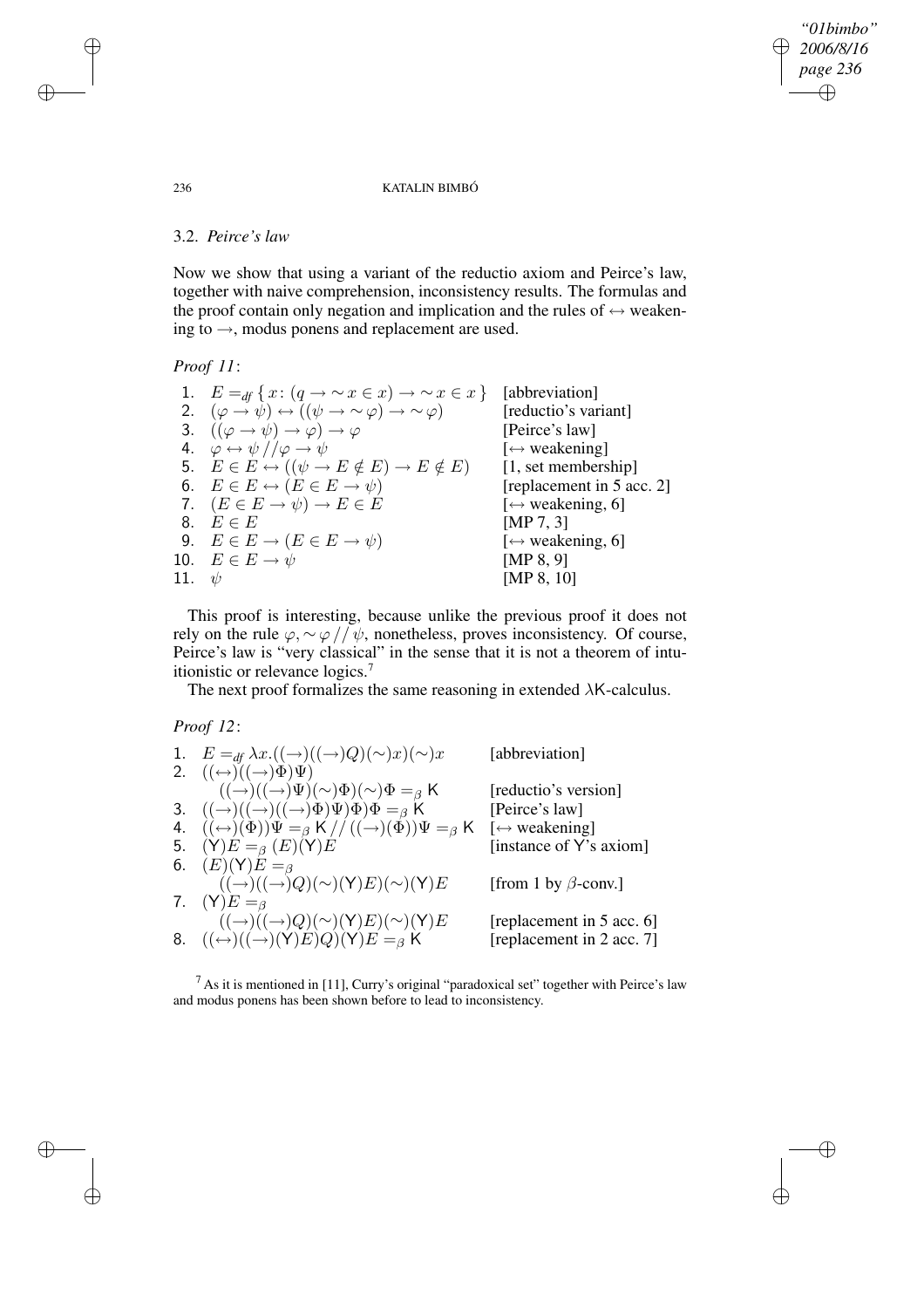| 9. $((\rightarrow)((\rightarrow)(Y)E)Q)(Y)E =_{\beta} K$ [ $\leftrightarrow$ weakening, 8] |                            |
|--------------------------------------------------------------------------------------------|----------------------------|
| 10. $(Y)E =_{\beta} K$                                                                     | [MP $9, 31$ ]              |
| 11. $((\rightarrow)(Y)E)Q =_{\beta} K$                                                     | [replacement in 10 acc. 8] |
| 12. $Q =_{\beta} K$                                                                        | [MP 10, 11]                |

In this proof the formula corresponding to the recursive equation solved is  $p \leftrightarrow ((q \rightarrow \sim p) \rightarrow \sim p)$ . Again, the truth of this formula in classical logic implies the truth of q.

## 3.3. *Double fixed points*

✐

✐

✐

✐

Combinatory logic (or λK-calculus) has *double* and *multiple fixed points* — see [13]. The single fixed point theorem in combinatory logic states that  $\forall M \exists N. N = MN$  (where the quantifiers belong to the metalanguage). The double fixed point theorem says that  $\forall M_1, M_2 \exists N_1, N_2$  such that both  $N_1 =$  $M_1N_1N_2$  and  $N_2 = M_2N_1N_2$ . (For instance, the two terms Y(W(BM<sub>2</sub>(YB)  $(CM_1))$ ) and  $Y(CM_1(Y(W(BM_2(YB(CM_1))))))$  suffice for a proof, when the combinators in the terms are in the combinatory base.)

We show that the solvability of double recursive equations can also be used to construct a paradox. The sets contain pairs and for easy comprehension we use the 'if then else' type constructor, that is common in computer science and a basic connective in map theory (cf. [6]). The use of pairs corresponds to taking the fixed points of a pair of recursive equations both of which contain a binary function followed by two arguments (i.e.,  $((\lambda xy. M)N)Q$ , where N, Q do not occur in M). The equations are as follows.

$$
D_1 = ((\lambda xy.(((1F)x)((\wedge)((\sim)y)Q)(\sim)y)D_1)D_2
$$
  

$$
D_1 = ((\lambda xy.(((1F)y)((\wedge)((\sim)x)Q)(\sim)x)D_1)D_2,
$$

or in a simpler form,  $D_1 = (\lambda xy.$  if x then  $\sim y \wedge Q$  else  $\sim y$ ) $D_1 D_2$ and  $D_2 = (\lambda xy.$  if y then  $\sim x \wedge Q$  else  $\sim x)D_1D_2$ .

*Proof 13*:

| 1. $D_1 =_{df} \{ \langle x, y \rangle : \text{if } \langle x, y \rangle \in x \text{ then } \langle x, y \rangle \notin \}$ |                   |
|------------------------------------------------------------------------------------------------------------------------------|-------------------|
| $y \wedge q$ else $\langle x, y \rangle \notin y$ }                                                                          | $\lfloor$ comp.   |
| 2. $D_2 =_{df} \{ \langle x, y \rangle : \text{if } \langle x, y \rangle \in y \text{ then } \langle x, y \rangle \notin \}$ |                   |
| $x \wedge q$ else $\langle x, y \rangle \notin x$ }                                                                          | [comp.]           |
| 3. $(\langle D_1, D_2 \rangle \in D_1 \vee \langle D_1, D_2 \rangle \notin D_1) \wedge$                                      |                   |
| $(\langle D_1, D_2 \rangle \in D_2 \vee \langle D_1, D_2 \rangle \notin D_2)$                                                | [excluded middle] |

*"01bimbo" 2006/8/16 page 237*

✐

✐

✐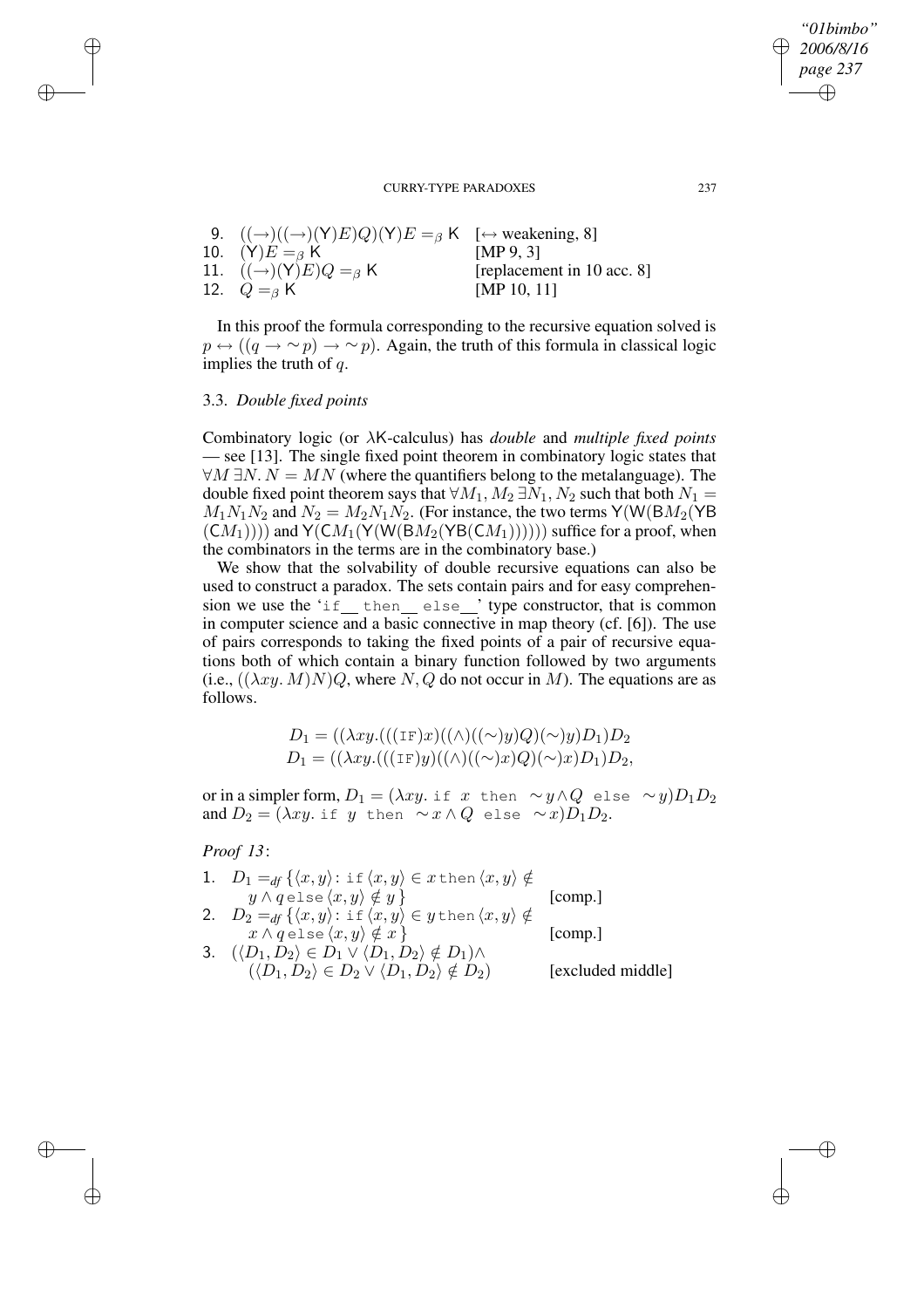$\bigoplus$ 

 $\oplus$ 

238 KATALIN BIMBÓ

✐

✐

 $\bigoplus$ 

✐

4. 
$$
(\langle D_1, D_2) \in D_1 \land \langle D_1, D_2 \rangle \in D_2) \lor
$$
  
\n $(\langle D_1, D_2) \notin D_1 \land \langle D_1, D_2 \rangle \in D_2) \lor$   
\n $(\langle D_1, D_2) \notin D_1 \land \langle D_1, D_2 \rangle \notin D_2) \lor$  [distributivity  
\n $(\langle D_1, D_2) \notin D_1 \land \langle D_1, D_2 \rangle \notin D_2)$  of  $\land, \lor$ ]  
\n5.  $(\langle D_1, D_2) \in D_1 \land \langle D_1, D_2 \rangle \notin D_2) \lor$   
\n $(\langle D_1, D_2 \rangle \notin D_1 \land \langle (D_1, D_2 \rangle \notin D_1 \land D_1 \land D_1, D_2 \rangle \notin D_1 \land D_1, D_2 \rangle \notin D_2) \lor$   
\n $(D_1, D_2) \notin D_2) \lor \langle ((D_1, D_2) \in D_1 \land D_1 \land D_2, D_2 \notin D_1 \land D_1, D_2 \rangle \notin D_2) \lor$   
\n $(D_1, D_2) \notin D_2) \land \langle D_1, D_2 \rangle \notin D_2$  [replacement in  
\n $(D_1, D_2) \notin D_1 \land \langle D_1, D_2 \rangle \notin D_2$  (replacement in  
\n $(D_1, D_2) \notin D_1 \land \langle D_1, D_2 \rangle \notin D_2 \land D_2$   
\n $(\langle D_1, D_2 \rangle \notin D_1 \land \langle D_1, D_2 \rangle \notin D_2 \land Q_2)$   
\n $(\langle D_1, D_2 \rangle \notin D_1 \land \langle D_1, D_2 \rangle \notin D_2 \land Q_2)$  [definition,  
\n $(\langle D_1, D_2 \rangle \notin D_1 \land \langle D_1, D_2 \rangle \notin D_2 \land Q_2)$  [definition  
\n7.  $(\langle D_1, D_2 \rangle \notin D_1 \land \langle D_1, D_2 \rangle \notin D_2 \land Q_2)$  [replacement 6, 1, 2]  
\n8.  $\langle D_1, D_2 \rangle$ 

Although the proof might look complicated, the theorems justifying the steps are rather simple, for instance, absorption and idempotence of ∨. It seems to us that the possibility of arriving at inconsistency assuming the double fixed point theorem is interesting from the point of view of combinatory logic itself. Given a combinatorially complete base, the double fixed point combinators are obviously definable (e.g., from the two terms we gave). Considering the other direction, from the existence of double fixed points the existence of single fixed points follows. (One can find the fixed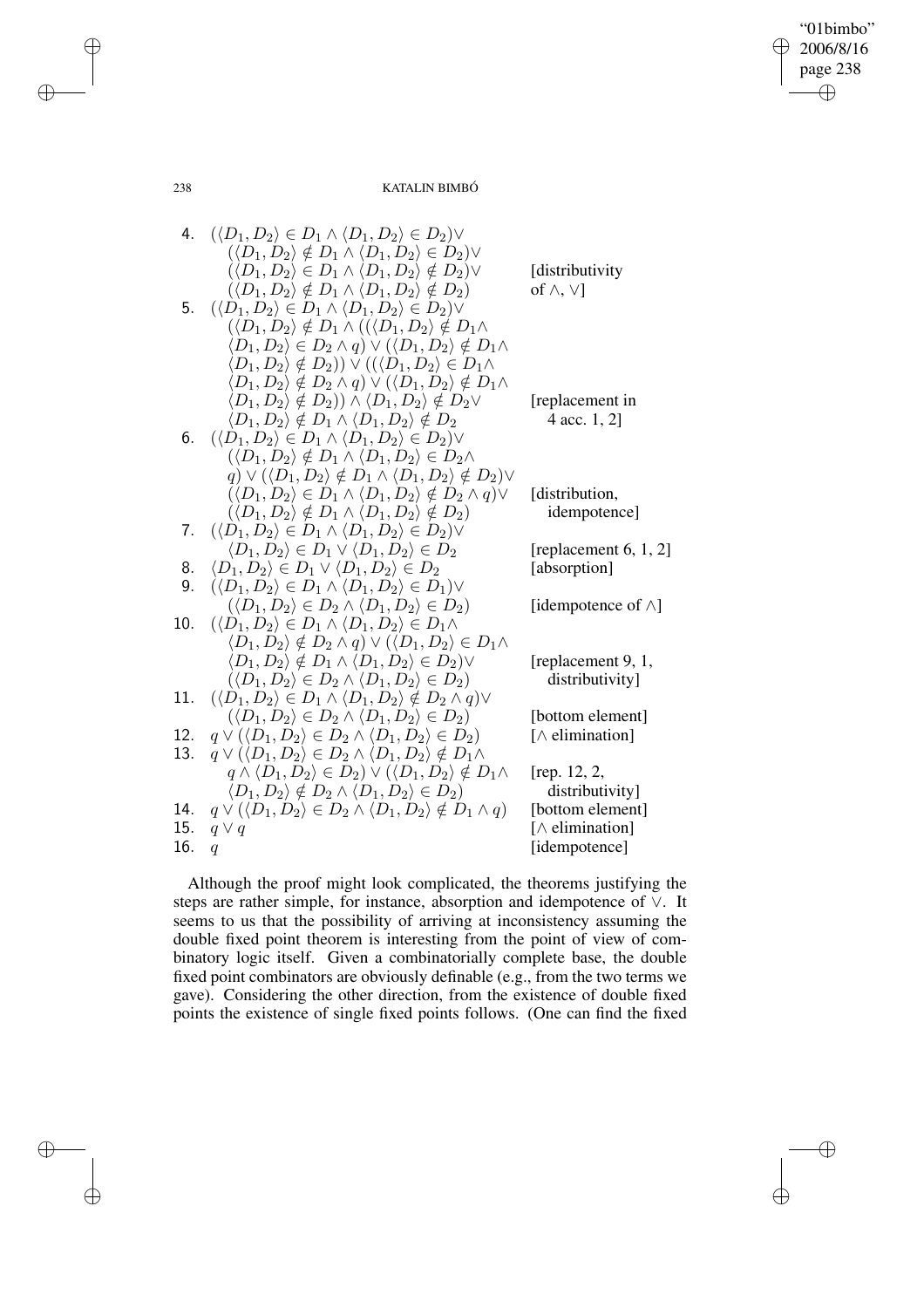point of M from the double fixed point of KM, because from  $N = KMNN$ it is immediate that the single fixed point of  $M$  is  $N$ .) However, it is not obvious — without the proviso of combinatorial completeness — that the fixed point theorems are equipotent.

### 4. *Conclusion*

✐

✐

✐

✐

We examined Curry's and related paradoxes from the point of view of *recursive equations*. This allowed us to formulate new paradoxes that are somewhat similar to Curry's, but involve *negation*. One of these paradoxes depends only on one axiom — reductio — somewhat similarly as Curry's paradox, at the same time it has a certain resemblance to Russell's paradox too. Lastly, we demonstrated that the existence of double fixed points is incompatible with unrestricted comprehension.

## ACKNOWLEDGEMENTS

During my stay in New Zealand in 2003–2004, I had an opportunity — for what I am grateful — to use the library of Victoria University of Wellington for research, including what is reported in this paper. I am indebted to the referee too for calling to my attention a paper that appeared after I submitted this one.

> School of Informatics Indiana University Bloomington, IN 47408, U.S.A. E-mail: kbimbo@indiana.edu

## **REFERENCES**

- [1] A. R. ANDERSON, *Fitch on consistency*, *The logical enterprise. Essays in honor of F. B. Fitch* (A. R. Anderson, R. B. Marcus, and R. M. Martin, editors), Yale University Press, New Haven, 1975, pp. 123–141.
- [2] H. P. BARENDREGT, *The lambda calculus. Its syntax and semantics*, Studies in Logic and the Foundations of Mathematics, vol. 103, North-Holland, Amsterdam, 1981.
- [3] H. B. CURRY AND R. FEYS, *Combinatory logic*, 1st ed., vol. I, North-Holland, Amsterdam, 1958.
- [4] H. B. CURRY, J. R. HINDLEY, AND J. P. SELDIN, *Combinatory logic*, vol. II, North-Holland, Amsterdam, 1972.

"01bimbo" 2006/8/16 page 239 ✐ ✐

✐